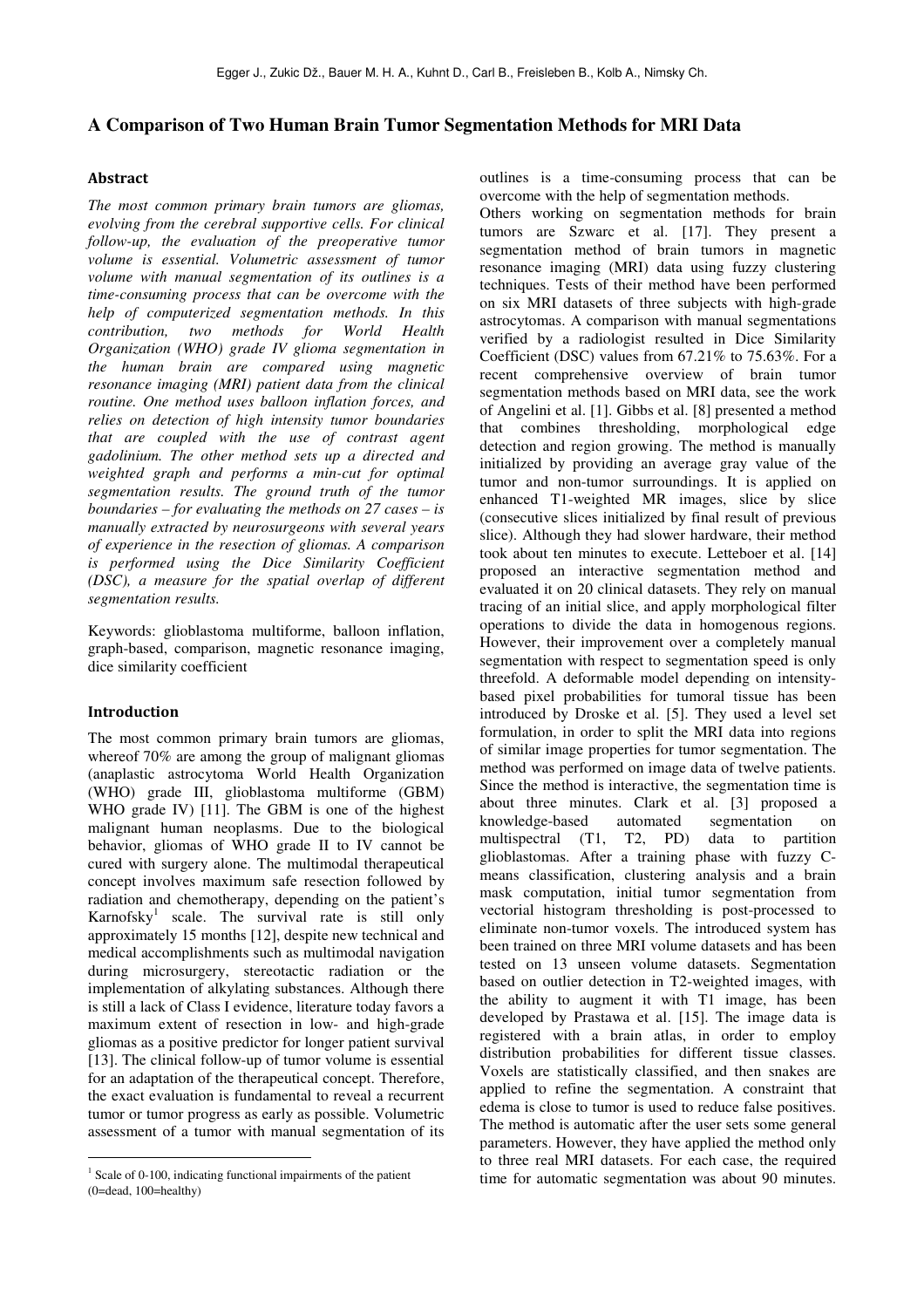Sieg et al. [16] have presented a method for segmenting tumors using registered MRI images of types T1, T1 plus contrast enhancement, T2 and PD. They trained multilayer feed-forward neural network for voxeloriented classification, and then chose the largest connected component as the tumor. They tested it on 22 images, but no computational time was provided.

In this contribution, two methods for WHO grade IV glioma segmentation in the human brain are compared using MRI patient data from the clinical routine. The first method uses balloon inflation forces, and relies on detection of high intensity tumor boundaries that are coupled with the use of contrast agent gadolinium. The second method sets up a directed and weighted graph and performs a min-cut for optimal segmentation results. The comparison is performed using the DSC, a measure for the spatial overlap of different segmentation results.

The paper is organized as follows: Section 2 presents the details of the proposed approaches. In Section 3, experimental results are presented. Section 4 discusses the paper and outlines areas for future work.

#### **Material and Methods**

#### **Preprocessing**

For the segmentation process of the pathologies (GBM WHO grade IV), we used 1.5 Tesla magnetic resonance imaging scans from the clinical routine. For the glioblastomas, we chose T1-weighted images after gadolinium-enhancement (mostly axial). The segmentation-outlines were marked by the contrastenhanced structures. Both methods need a specific user initialization before the automatic segmentation can be performed. For the method that is based on balloon inflation forces the user draws an approximate outline on a slice that is nearly in the middle of the tumor (Figure 1 left). The graph-based method needs a user-defined seed point that is located approximately in the center of the tumor (Figure 1 right).



Fig. 1: Initialization for balloon inflation forces approach (left) and graph based approach (right)

# **Segmentation with balloon inflation forces**

The main idea is to start with a small triangular surface mesh in the shape of a convex polyhedron at the approximate center of the glioma. Balloon inflation forces [4] are then used to expand this mesh iteratively, in which each iteration step consists of:

• Splitting of long edges (mesh refinement)

- Computation of surface normals per vertex and estimation of curvature
- Inflation (moving vertices outwards)
- Slight smoothing of the mesh

Vertices are moved outwards only if they are going to be placed into an area of similar or higher intensity (thus stopping once bright gadolinium-enhanced boundary has been reached, followed by lower intensities). Vertices with lower curvature are moved outwards by a larger amount, thus stimulating smoother meshes. And finally, vertices with high angle between normal and centervertex-vector are inflated by a smaller amount, in order to penalize protrusions (Figure 2).

Smoothing the mesh is required to overcome the noise, which would otherwise cause many vertices to get stuck far away from the boundary. The segmentation is declared as finished when the inflation speed becomes slow (due to most vertices becoming fixed in the boundary).



Fig. 2: Features involved in vertex movement calculation  $(n_v \text{ - normal at vertex } v, d_{cv} \text{ - center-vertex-vector})$ 

#### **Graph-based segmentation**

The overall graph-based method starts by setting up a directed 3D graph from a user-defined seed point that is located inside the object. To set up the graph, the method samples along rays that are sent through the surface points of a polyhedron with the seed point as center (Figure 3). The sampled points are the nodes  $n \in V$  of the graph  $G(V,E)$  and  $E$  is a corresponding set of edges *e*∈*V*. There are edges between the nodes and edges that connect the nodes to a source node *s* or a sink node *t* to allow the computation of an *s-t* cut (source and sink are virtual nodes). For details about setting up the graph, see [6,7].



Fig. 3: Principle of sending rays through the surface of a polyhedron with 32 vertices (left). Sampling of the nodes for the graph along the rays (right)

After graph construction, the minimal cost closed set on the graph is computed via a polynomial time *s-t* cut [2]. The *s-t* cut creates an optimal segmentation of the object under the influence of the parameter  $\Lambda$ <sup>r</sup> that controls the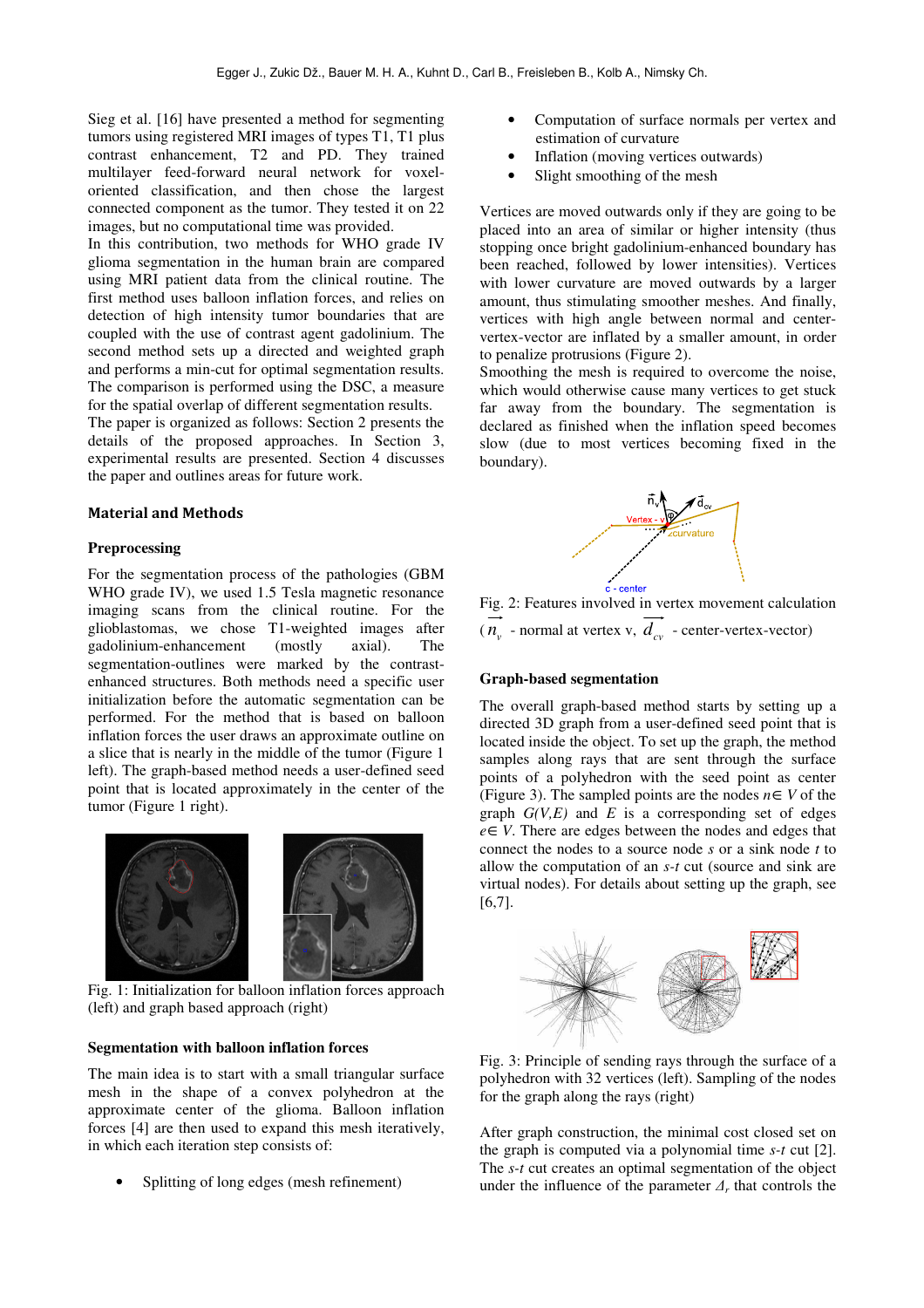stiffness of the surface. A delta value *∆<sup>r</sup>* of 0 ensures that the segmentation result is a sphere. The weights *w*(*x,y z*) for every edge between  $v \in V$  and the sink or the source node are assigned in the following manner: weights are set to  $c(x, y, z)$  when *z* is zero and otherwise to  $c(x,y,z)$ - $c(x,y,z-1)$ , where  $c(x,y,z)$  is the absolute value of the intensity difference between an average gray value of the desired object and the gray value of the voxel at position  $(x, y, z)$ .

## **Postprocessing**

After having segmented the brain tumors, both methods call for the same post-processing steps. The resulting contours (given as point clouds) of the tumor boundaries have to be triangulated to get a closed surface. This closed surface is used to generate a solid 3D mask (representing the segmented tumor), which is done by voxelization of the triangulated mesh. With the resulting masks, three evaluation measures can be obtained: The tumor volume  $(cm<sup>3</sup>)$ , the number of voxels and the DSC [18]. The DSC is the relative volume overlap between A and R, where A and R are the binary masks from the automatic (A) and the reference  $(R)$  segmentation.  $V(\cdot)$ is the volume  $(in cm<sup>3</sup>)$  of voxels inside the binary mask, by means of counting the number of voxels, then multiplying with the voxel size.

# **Results**

The presented method using balloon inflation forces has been implemented in C++. The segmentation took about 1 second per dataset on an Intel Core i7-920 CPU, 2.66 GHz (4 cores), on Windows7 x64. The graph-based approach has been implemented in C++ within the MeVisLab platform (http://www.mevislab.de/). Using 2432 and 7292 polyhedra surface points, the overall segmentation (sending rays, graph construction and mincut computation) took less than 5 seconds on an Intel Core i5-750 CPU, 4x2.66 GHz, 8 GB RAM, Windows XP Professional x64 Version, Version 2003, SP 2. Manual segmentation took 6.93±4.11 minutes (minimum 3 minutes and maximum 19 minutes). To evaluate the approaches, neurological surgeons with several years of experience in the resection of tumors performed manual slice-by-slice segmentation of 27 selected WHO grade IV gliomas in T1-weighted contrast enhanced MRI datasets. The tumor outlines for the segmentation were displayed by the contrast enhancing areas. Afterwards, the segmentation results were compared with both presented methods via the presented evaluation measure (DSC). Table I shows the volume of tumor in  $cm<sup>3</sup>$ , and

the number of voxels of the manual segmentation and the two approaches. Additionally, the DSC for both approaches is denoted in Table I.



Fig. 4: First row: Close-up of one slice of the original image (left). Segmented tumor: manual (green), balloon inflation forces (blue) and graph-based (red). Second  $row - overlaps: cyan = manual + inflation forces, brown$  $=$  manual  $+$  graph-based, pink  $=$  inflation forces  $+$  graphbased



Fig. 5: Segmented tumor: manual segmentation (left), segmentation with balloon inflation forces (middle) and graph-based segmentation (right)

For a direct comparison of the presented approaches, Figure 4 shows axial MRI slices of a tumor, enhanced with the different segmentation results. In the upper row, from left to right: "native" slice without any segmentation, the manual segmentation, the balloon inflation forces based method, and the graph-based method, with the MRI slice enhanced with different segmentation masks, are shown. In the lower row, the manual mask has been superimposed with the balloon approach (left) and the graph-based approach (middle). Furthermore, the resulting segmentation masks from both approaches are blended in (right). The manual segmentation for this dataset took 4 minutes (139670 voxel and  $16.26 \text{ cm}^3$ ). The automatic segmentation with balloon inflation forces  $(142469 \text{ voxel and } 16.59 \text{ cm}^3)$ yielded to a DSC of 89.50% and the graph-based approach (133254 voxel and  $15.51 \text{ cm}^3$ ) provided a DSC of 93.43%. Figure 5 shows a manually segmented tumor as a 3D mask (left), the same tumor segmented with the balloon inflation forces based method (middle) and with the graph-based method (right).

| .<br>SUMMARY OF RESULTS: MIN., MAX., MEAN AND STANDARD DEVIATION FOR BOTH APPROACHES |                         |                   |                   |                  |         |          |                                   |                                            |
|--------------------------------------------------------------------------------------|-------------------------|-------------------|-------------------|------------------|---------|----------|-----------------------------------|--------------------------------------------|
|                                                                                      | Volume of tumor $(cm3)$ |                   |                   | Number of voxels |         |          |                                   |                                            |
|                                                                                      | manual                  | <b>balloon</b>    | graph             | manual           | balloon | graph    | $\text{DSC}_{\text{balloon}}(\%)$ | $\text{DSC}_{\text{graph}}\left(\%\right)$ |
| min                                                                                  | 0.79                    | 0.77              | 0.99              | 1526             | 2465    | 993      | 63.72                             | 69.82                                      |
| max                                                                                  | 73.45                   | 73.32             | 59.18             | 550307           | 446560  | 591801   | 94.02                             | 93.82                                      |
| $\mu \pm \sigma$                                                                     | $21.64 \pm 19.16$       | $20.25 \pm 19.27$ | $20.64 \pm 18.93$ | 100349.9         | 86589.7 | 100222.9 | $80.46 \pm 7.42$                  | $82.49 \pm 8.19$                           |

TABLE I